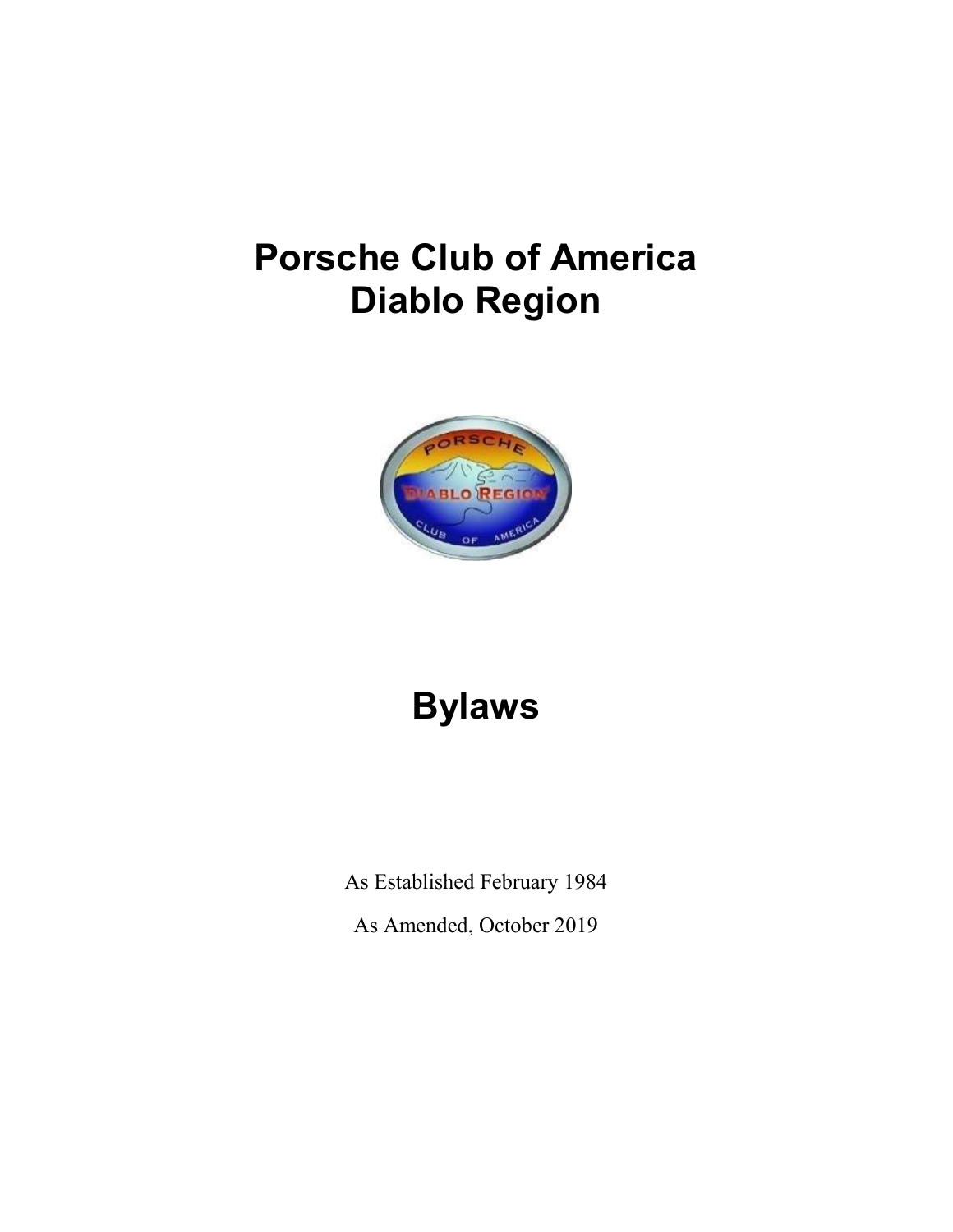#### Article I: Name and Principal Office

#### Section 1 – Name

The name of this organization shall be "Porsche Club of America, Diablo Region."

## Section 2 – Principal Office

The principal office of this organization shall be located at such place as is designated by the Board of Directors.

#### Article II: General Objectives

The Diablo Region (hereinafter referred to as Diablo) and its members are joined together and mutually pledged to the following:

- A. The highest standards of courtesy and safety on the roads.
- B. The enjoyment and sharing of goodwill and fellowship engendered by owning a Porsche and engaging in such social or other events as may be agreeable to the membership.
- C. The maintenance of the highest standards of operation and performance of the marque by sharing and exchanging technical and mechanical information.
- D. The establishment and maintenance of mutually beneficial relationships with the Porsche Works, Porsche Dealers, and other service sources to the end that the marque shall prosper and continue to enjoy its unique leadership and position in sports car annals.
- E. The interchange of ideas and suggestions with other Porsche Clubs throughout the world and in such cooperation as may be desirable.
- F. The establishment of such mutually cooperative relationships with other car clubs as may be desirable.
- G. The preservation of the independence of the Porsche Club of America, free of control or undue influence by any outside individual, organization, company, or other entity, no matter how closely aligned to the Club in interest or purpose. In furtherance of this goal, the Porsche Club of America is and shall remain a totally member -driven and primarily member-financed independent entity allowing neither inappropriate or undue influence, financial or material, from outside its domain, owing allegiance only to its members.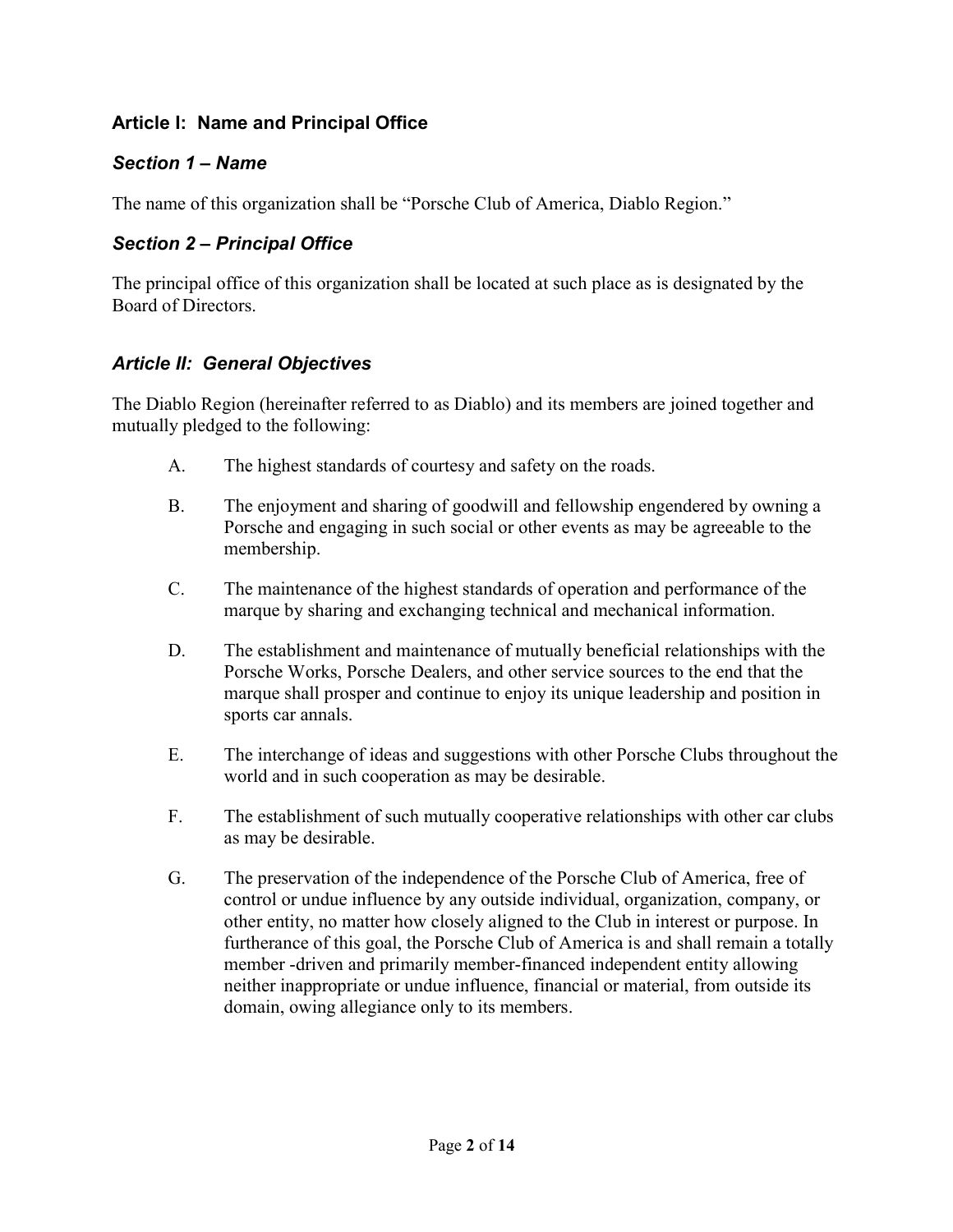## Article III: Powers, Corporate Seal, and Regional Logo

## Section 1 – Powers

Subject to the Articles of Incorporation and these Bylaws, the general non-profit law of the State of California and all other applicable laws of the State of California and of the United States of America, all corporate powers shall be executed by and under the authority of, and the business and affairs of Diablo shall be conducted by, the Board of Directors and the officers of Diablo.

## Section 2 – Corporate Seal

The seal of Diablo shall be circular in form and shall be inscribed with the name "Porsche Club of America, Diablo Region," the year "1984" and the word "California."

## Section 3 – Regional Logo

The official Regional logo shall be of a form appropriate to its theme, inscribed with the name of "Diablo" and such other inscriptions as appropriate.

## Article IV: Membership, Membership Area, Dues, and Fees

## Section 1 – Membership

- A. Any individual who meets the qualifications for membership in the Porsche Club of America (hereinafter referred to as "PCA") and who is of good moral and social character, may apply to the Board of Directors of Diablo, for membership in one of the classes defined in this Article. Upon finding by majority vote of the Board of Directors that the applicant is qualified, and has paid such National and Regional Club dues and fees as required, membership shall be granted.
- B. The Board of Directors is empowered to establish criteria for membership with respect to both new members and/or members transferring to Diablo from other regions.

# Section 2 – Classes of Membership in National PCA

Membership in PCA National shall be restricted to Active Members, and to such other persons interested in the Club and its objectives as provided in subsections 2 (A), (B), (C), and (D) of this Article. A Porsche is defined as an automobile body and suspension which is, basically, as manufactured by or designated as a Porsche automobile by Porsche, Porsche AG or its successor, which is powered by an engine which is, basically, one which was installed in such bodies by the manufacturer of such automobiles, although not necessarily in the body concerned. The word coowner, in addition to its usual meaning, shall include a person who holds a substantial stock ownership in a franchised Porsche dealership or distributorship.

A. Active. Any owner, co-owner, or lessee of a Porsche acceptable to Diablo, who is 18 years of age or older, having paid PCA dues and fees as required.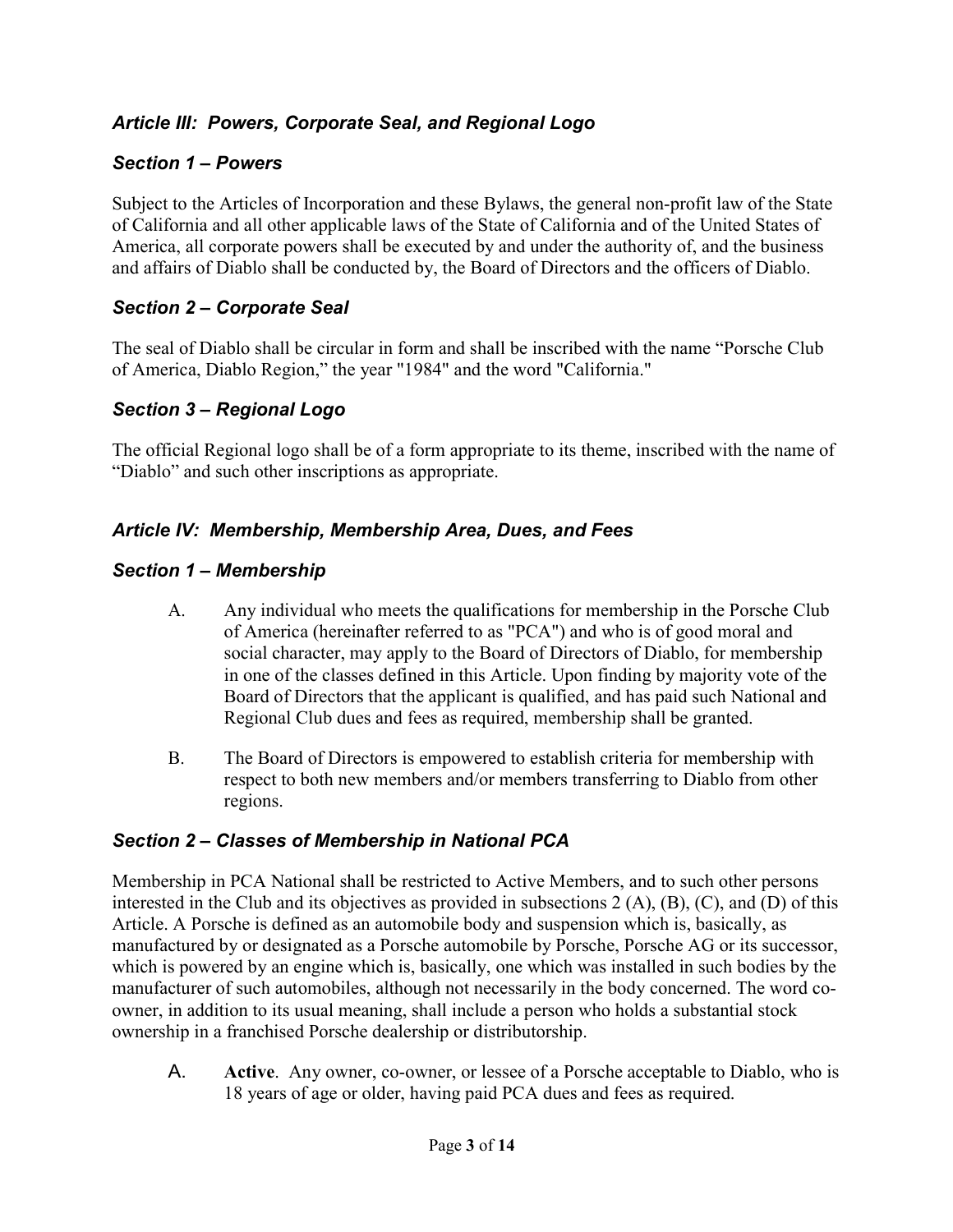- B. Family-Active. An individual requested by an active member as his or her family- active member, restricted to persons 18 years of age or older, whether otherwise qualified for active membership by ownership of a Porsche or not.
- C. Associate. Any active member who ceases to own, lease or co-own a Porsche while in good standing, or any person, employed by a Porsche-oriented business, interested in the Club and its objectives having paid Club dues and fees as required. A person of the associate member's family who has been a family-active member as in (B) above, may continue as a family-associate member similarly.
- D. Honorary. Any person who, on the affirmative vote of the Executive Council, is deemed to merit recognition for outstanding interest in or service to the Club. Such membership shall be limited to one year, but may, upon the affirmative vote of the Executive Council be renewed.
- E. Life. Any person who, on the affirmative vote of the Board of Directors, is deemed to have performed such extraordinary service to the Club as to warrant this singular honor. Each National President, upon termination of the President's elected term, shall automatically be a life member without such vote. A life member shall be considered as an active member, may name a family member under (A) above, and the Regional Club.
- F. Affiliate Member. A person, 18 years of age or older, named by the active member at the time of joining or at any renewal of membership, in lieu of a family-active member.

For purposes of reference hereafter, Active, Family-Active and Life Members shall be collectively referred to as "Active Members".

# Section 3 – Classes of Membership in Diablo

In addition to classes of membership in PCA National, Diablo may offer the following classes of membership in Diablo.

- A. Life Member of Diablo. Any member who is a member of Diablo, and who is voted by PCA as a Life Member, as defined in the National Bylaws, may become, upon a vote of the Board of Directors of Diablo, a Life Member of Diablo, and may designate Family Members as defined in subsection 2(A) above.
- B. Honorary Member of Diablo. Membership will be granted to any person who, on the affirmative vote of a majority of the Board of Directors, is deemed to merit recognition for outstanding interest in, or service to, Diablo. Such Honorary membership shall be limited to one (1) year, but may, upon affirmative vote of a majority of the Board of Directors, be renewed.
- C. Dual. A member of another PCA Region who pays an annual fee set by the Board of Directors will be granted dual membership status if approved by the Board.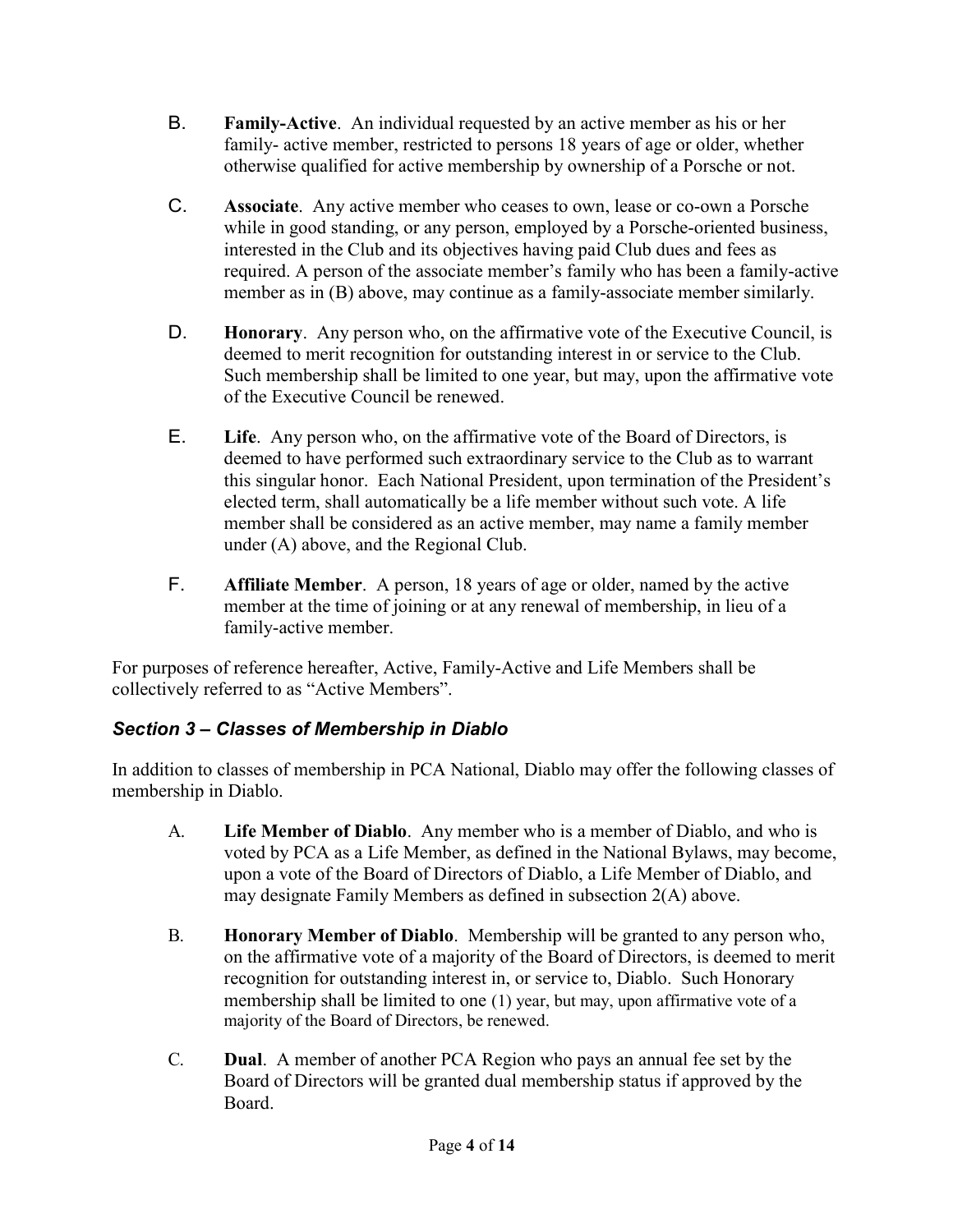#### Section 4 – Area of Membership

- A. Membership applications shall be accepted from Residents of the following listed counties of the State of California comprising Diablo as established by PCA: Alameda, Contra Costa, and Solano.
- B. Non-resident applications shall be accepted at the discretion of the Board of Directors.

#### Section 5 – Membership Applications

Applications for membership shall be made upon such forms as prescribed by PCA and shall be accompanied by payment of appropriate dues, fees, and assessments, or evidence of payment heretofore received from PCA.

#### Section 6 – Dues

Dues are set by PCA and include an amount returnable to Diablo. Special local fees and assessments by Diablo may be established by the Board of Directors.

#### Section 7 – Membership Year

- A. The membership year shall be for one year beginning with the date of acceptance of the original membership application and shall be renewable annually on the membership anniversary date.
- B. The PCA National Office shall send each member one billing for renewal dues at or about the due date. If dues are not paid before becoming delinquent as determined by PCA, memberships shall thereby be terminated without further notice.

## Section 8 – Privileges

Members shall be entitled to all the privileges of Diablo. Honorary, Associate, Affiliate, and Dual Members shall not be entitled to vote in Regional elections. Ballots shall be distributed only to Active Members.

#### Section 9 – Termination

Membership in Diablo may be terminated as follows:

- A. By resignation, submitted in writing to the principal office of Diablo, with forfeit of dues, fees and assessments previously paid.
- B. By expulsion following suspension. A member may be suspended by majority vote of the Board of Directors of PCA or Diablo, for infractions of National or Diablo rules or regulations, or for actions inimical to the general objectives or best interest of PCA or Diablo. Upon written notice of such suspension, the suspended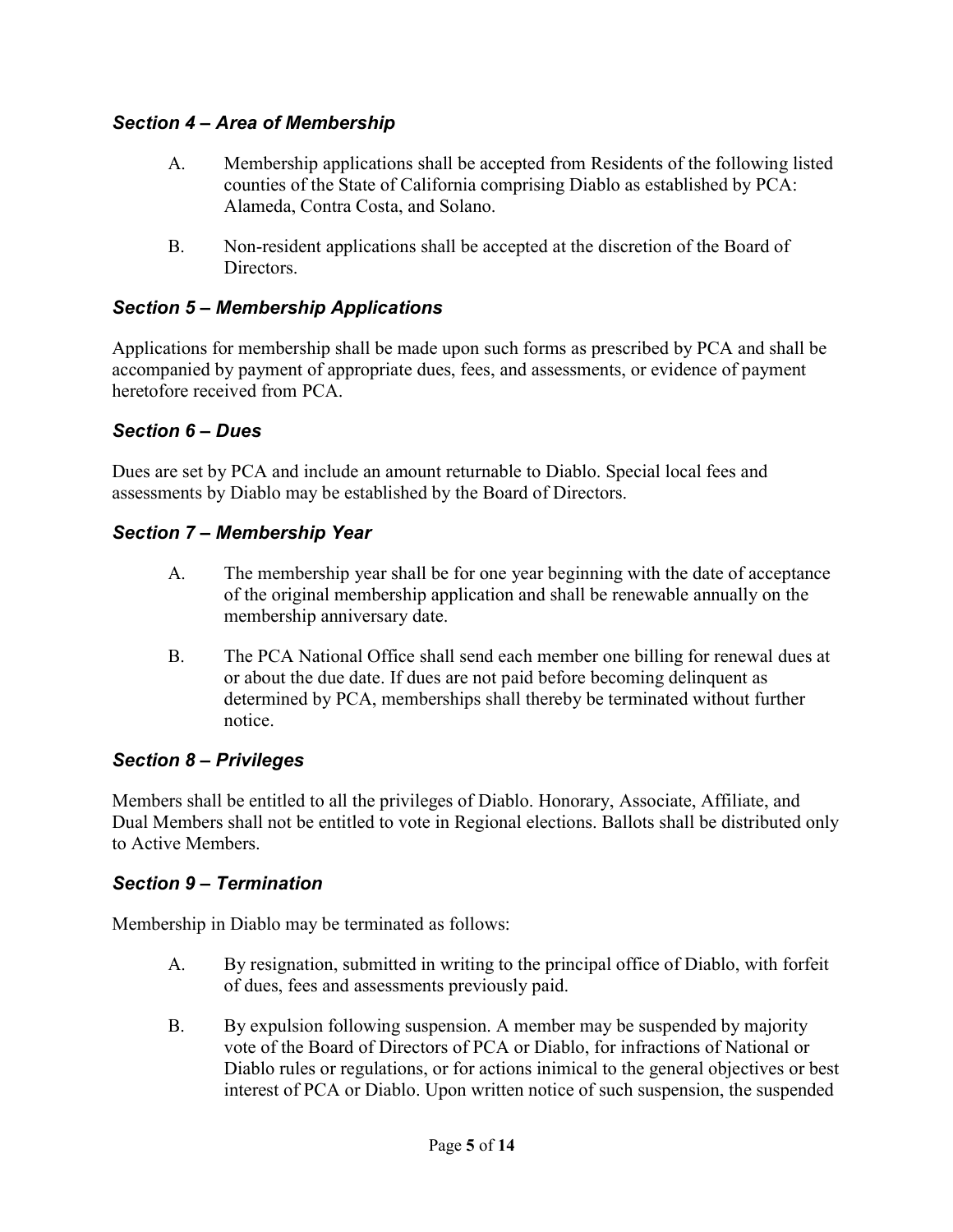member shall be afforded a reasonable opportunity to be heard, in person or through a representative, by the Board of Directors or a committee appointed by the Board for the purpose, concerning the alleged misconduct. The Board of Directors may thereafter continue the suspension for a definite time, terminate the suspension, or expel the member, and its decision shall be final. Suspension of any member is applicable to his or her Family-Active or Affiliate Member.

- C. By request for transfer to another region within the jurisdiction of PCA submitted in writing to the principal office of Diablo.
- D. By an Active Member who terminates the membership of any Affiliate Member by written notification to the Membership Director.

## Section 10 – Liabilities of Membership

No officer, Director or member of Diablo shall be personally liable for any of Diablo's debts, obligations or acts, except as specifically required by law or other section(s) of these Bylaws. Any and all creditors shall look only to the assets of Diablo for payment.

# Article V: Meetings of the Members

## Section 1 – Annual Meeting

An annual meeting of the members of Diablo shall be held during the first quarter at such place as the Board of Directors may determine for the purpose of considering a report of the affairs of Diablo and the transaction of such other business as may properly be brought before the membership. At the Annual Meeting, the minutes of all meetings of the Board of Directors during the previous twelve (12) months including the Treasurer's report shall be available for inspection by any member. The reading of minutes of meetings shall not be required unless voted for by the majority of the Active Members present and voting. Notice of such annual meeting shall be distributed to the address or electronic address as shown for each Member on the membership roll not less than seven (7) days prior to the date the meeting will be held.

## Section 2 – Special Meetings

Special meetings of the members of Diablo may be called at any time by the President, a majority of the Board of Directors, or upon delivery of a written petition signed by twenty-five (25) Active Members to any member of the Board of Directors. Notice of a Special Meeting shall be distributed to the Members by the Board of Directors not less than seven (7) days prior to the date set for the Special Meeting and shall include the purpose for which the meeting is being called.

A quorum for any special meeting of the members shall consist of twenty percent (20%) of the total Active Members. Every act of a special meeting duly held at which a quorum is present shall be regarded as an act of the entire membership.

At all special meetings of the members, each Active member shall be entitled to one vote on any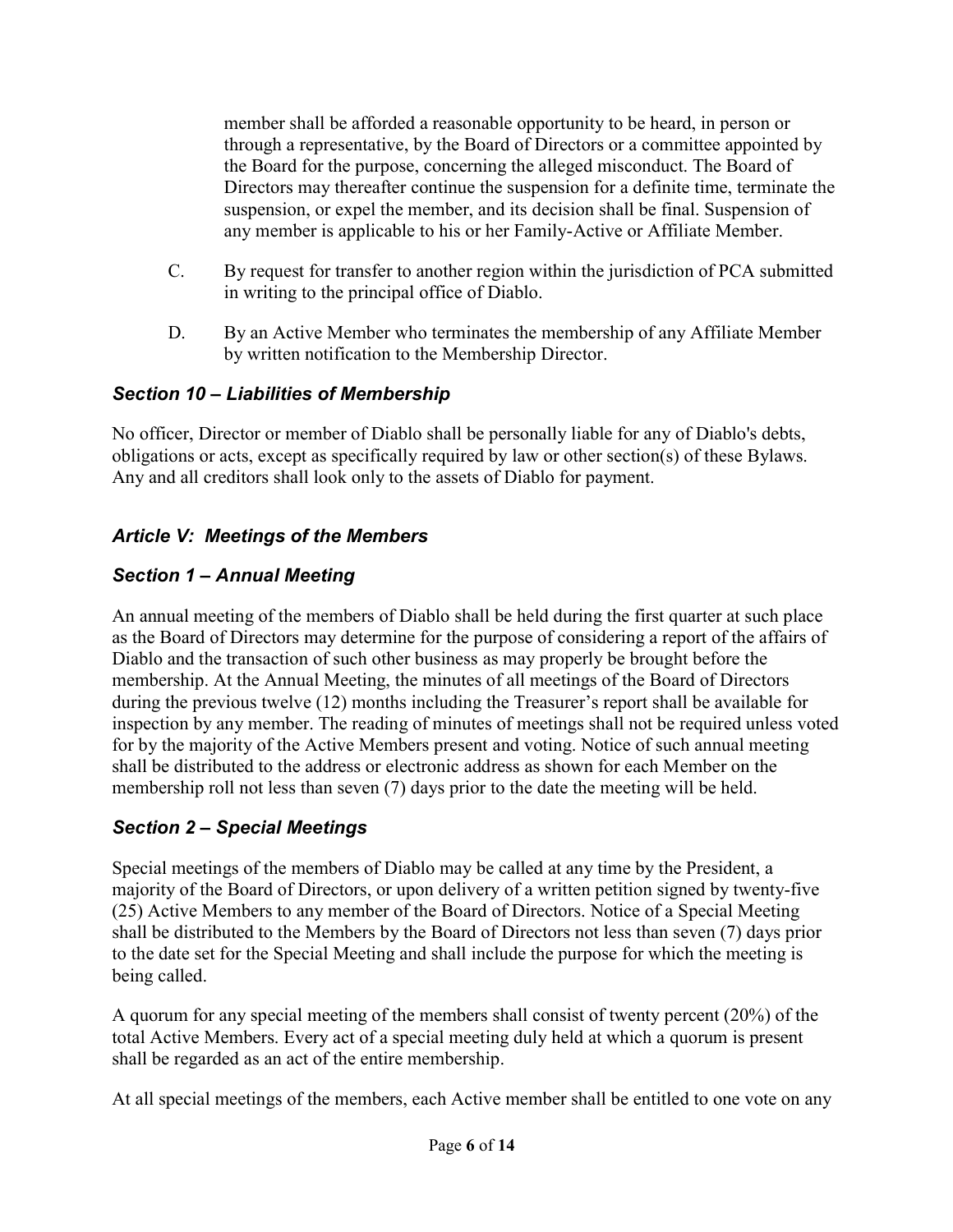matter which is properly brought before the membership. Such vote may be voice vote or by written ballot. There shall be no cumulative voting, nor shall any proxies be permitted.

## Section 3 – Conduct of Meetings

The President, or such other member of the Board of Directors as the President may appoint, shall preside at all meetings. The President may make an exception in the case of a Special Meeting called by the members.

## Section 4 – Minutes

Minutes of all meetings shall be recorded by the Secretary or by such person as may be appointed by the Board of Directors for that purpose.

## Section 5 – Guests

Guests shall be permitted at any meeting, unless a closed meeting is declared by a majority of the Board of Directors present.

## Article VI: Directors

## Section 1 – Board of Directors

The Board of Directors shall consist of seven (7) Directors elected by the Diablo membership, and shall constitute the officials of Diablo. Members related by marriage, significant others as well as members related by blood and residing in the same household may not serve as Directors on the same board. The Board shall be responsible for the proper conduct of the administrative affairs of Diablo, the proper functioning of the several Committees, and shall insure compliance with these Bylaws and the Articles of Incorporation of Diablo in accordance with the laws governing such corporations in the State of California

# Section 2 – Elected Officers

Each year the Directors shall elect among themselves for that year: one (1) Director to serve as President; one (1) Director to serve as Vice President; one (1) Director to serve as Secretary; and one (1) Director to serve as Treasurer. The remaining three (3) Directors may serve as Directors-at- Large.

# Section 3 – Term of Office

The term of office of each Director shall begin on January 1st of the year following their election and last two (2) years, or until a successor is duly elected, qualified and installed. A member appointed to fill a vacancy on the Board of Directors shall serve only the unexpired term of the Director being replaced. Four (4) Directors shall commence their terms in odd numbered years, while three (3) Directors shall commence their terms in even numbered years. Therefore, in October of an even numbered year, elections shall be held for four (4) Directors, while in October of an odd numbered year three (3) Directors shall be elected.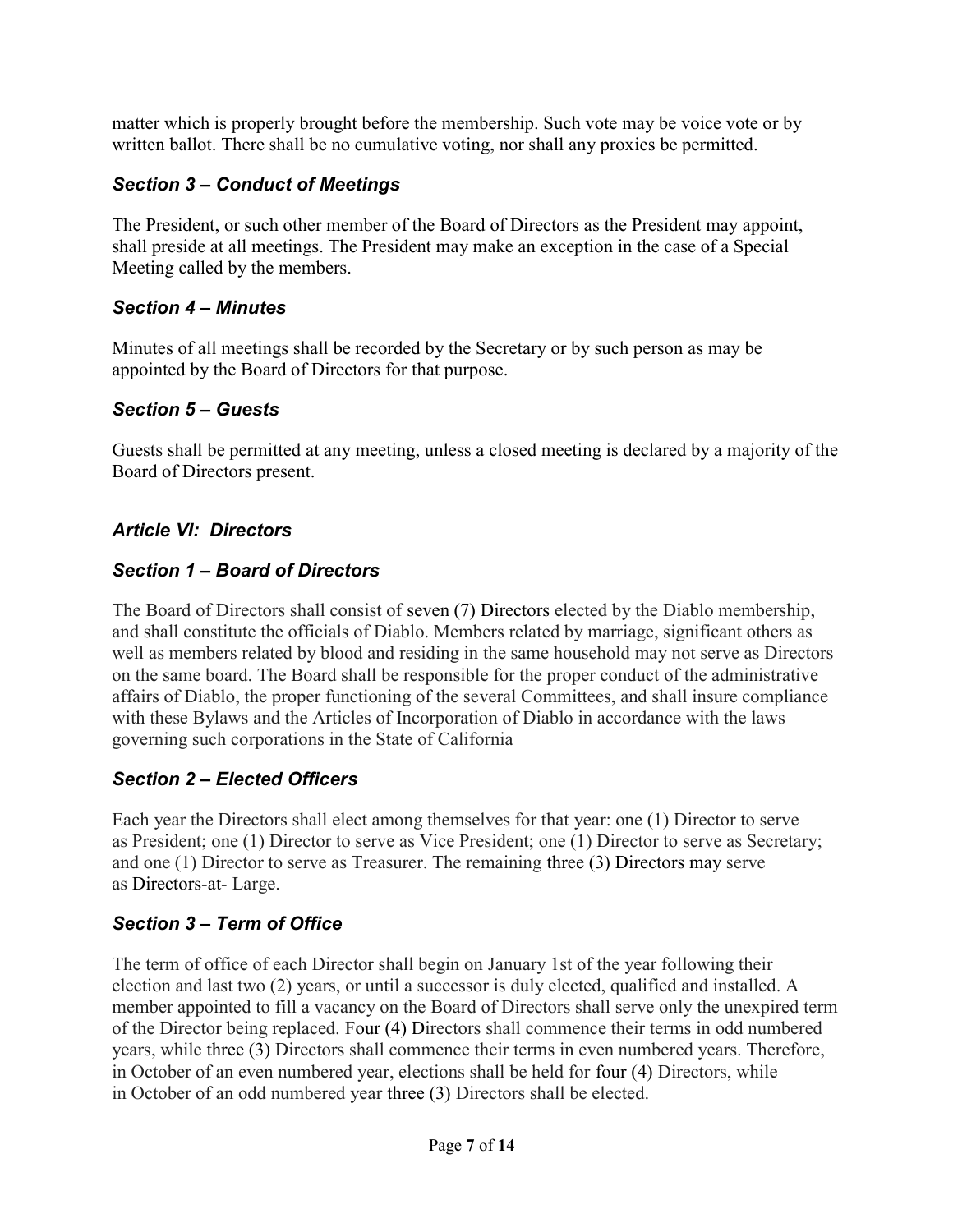#### Section 4 – Nominations

Not later than July 1st, the Board of Directors shall elect one of its members as chair of a Nominating Committee. The chair shall select not less than two (2) Active Members who are not members of the Board of Directors and who, upon ratification by the Board of Directors, shall serve, with the chair, as the Nominating Committee. The Nominating Committee shall submit its report at the August Board meeting and recommend to the Board, one (1) or more candidates for each pending Director vacancy among Active Members willing to serve.

In addition, three percent (3%) of the Active Members (with a minimum of ten (10) Active Members, whichever is greater) may submit a nominating petition to a Board Member who shall immediately inform and forward the petition to the Secretary not later than September 1st of each year, nominating an Active Member to be placed on the ballot for election to the Board of Directors.

No member may be nominated or placed on the ballot without his or her express written permission, which shall be obtained by the Chairperson of the Nominating Committee and made a part of the records of the proceedings of that Committee.

## Section 5 – Elections

- A. A majority of the Board of Directors shall appoint an Active Member to serve as the Election Chair, who shall be responsible for overseeing certifying and reporting the results of each election to the Secretary.
- B. If the Election Chair is a candidate for election, he/she shall be replaced in the election process by a non-candidate Board Member.
- C. Not later than October 5th of the year, the Election Chair shall distribute a notice to each eligible Member containing the names of all candidates. This notice shall contain a ballot, or instructions for accessing a secure online voting system which shall present a ballot.
- D. The ballot shall contain the following:
	- I. Instructions to vote for no more candidates than the number of Directors to be elected.
	- II. There shall be spaces provided on the ballot for write-in votes.
- E. All ballots received by October 25 shall be segregated. A ballot may be received by mailing it to the principal office of Diablo, or through a secure online voting system.
- F. The Election Chair shall number any ballot received after October 25th in the order it is received.
- G. On or before November 1st of each year, the Election Chair and at least two (2)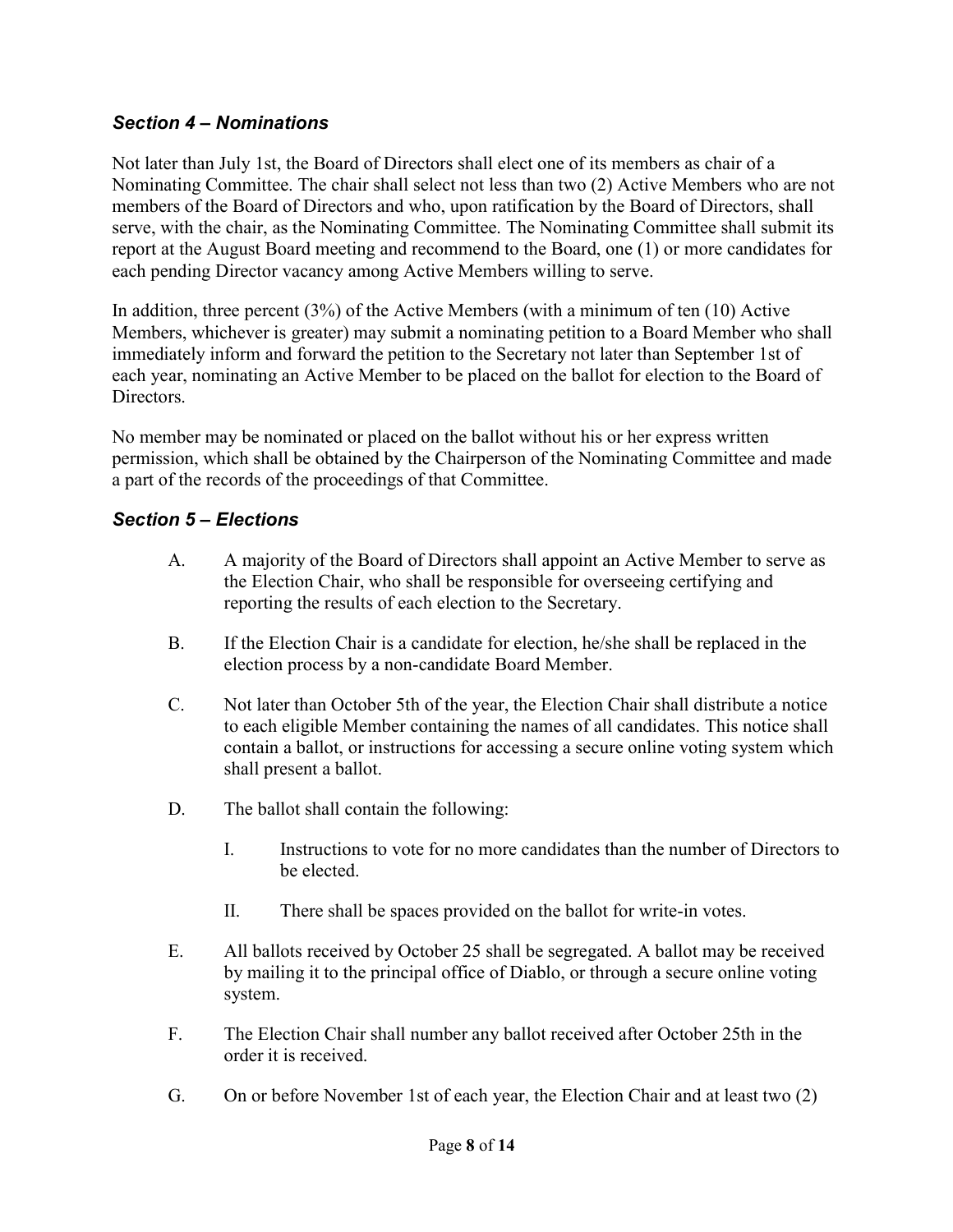members of the Nominating Committee not running for office shall open, count and tally those ballots, or if a secure online voting system is used, shall review the tally of online votes reported by the online voting system, and certify the results.

H. In the event of a tie, the Election Chair shall open the first day's ballot(s) received after October 25th to determine a winner. If they remain a tie, the Election Chair shall repeat this process until the tie is broken. If, after opening all late ballot(s) a tie remains; the Secretary shall then flip a coin in the presence of the candidates to determine a winner.

## Section 6 – Vacancies

A vacancy on the Board of Directors shall exist upon the death, suspension, resignation or termination of a Director. The Board of Directors may declare vacant the seat of any elected director who is absent from three (3) successive meetings of the Board. Board vacancies shall be filled by election of an Active Member as a Director by a majority of the remaining members of the Board at its next succeeding meeting, to hold office until the term of said Director replaced shall expire.

In the event of a vacancy in the President's position, due to death, suspension, resignation or termination; the remaining Directors shall elect, from among themselves or the general membership, the most qualified eligible person to assume the unexpired term of President. The successor of the President must be elected by a majority vote of the remaining Directors. In the event of a deadlock (tie), the most recent Past President, who is still an Active Member, shall cast the deciding vote. In short-term absences, the Vice President shall substitute for the President.

# Section 7 – Call of Meetings

Meetings of the Directors may be called at any time by the President or by a majority of the Directors. Each Director shall be notified of such meetings at least forty-eight (48) hours prior to the time set for said meeting. A majority of the Board of Directors shall constitute a quorum.

# Section 8 – Recall of Elected Directors

Any member of the elected Board of Directors may be recalled in the following manner:

- A. Recall proceedings must be initiated by submitting a Recall Petition to the Secretary. Said Recall Petition must be signed by not less than twenty-five (25) Active Members.
- B. Upon receipt of said Recall Petition, the Secretary shall cause to be printed in the ensuing newsletter an article outlining the conditions involved in the Recall. Within seven (7) days after d distributing said newsletter, a Recall Ballot shall be distributed to each Active Member. Such ballot shall clearly state the date by which the returned ballot must be postmarked; said date to be fifteen (15) days after the mailing date of the newsletter containing the Recall notice. Not less than twenty (20) days after said postmark date, the Secretary and at least two (2)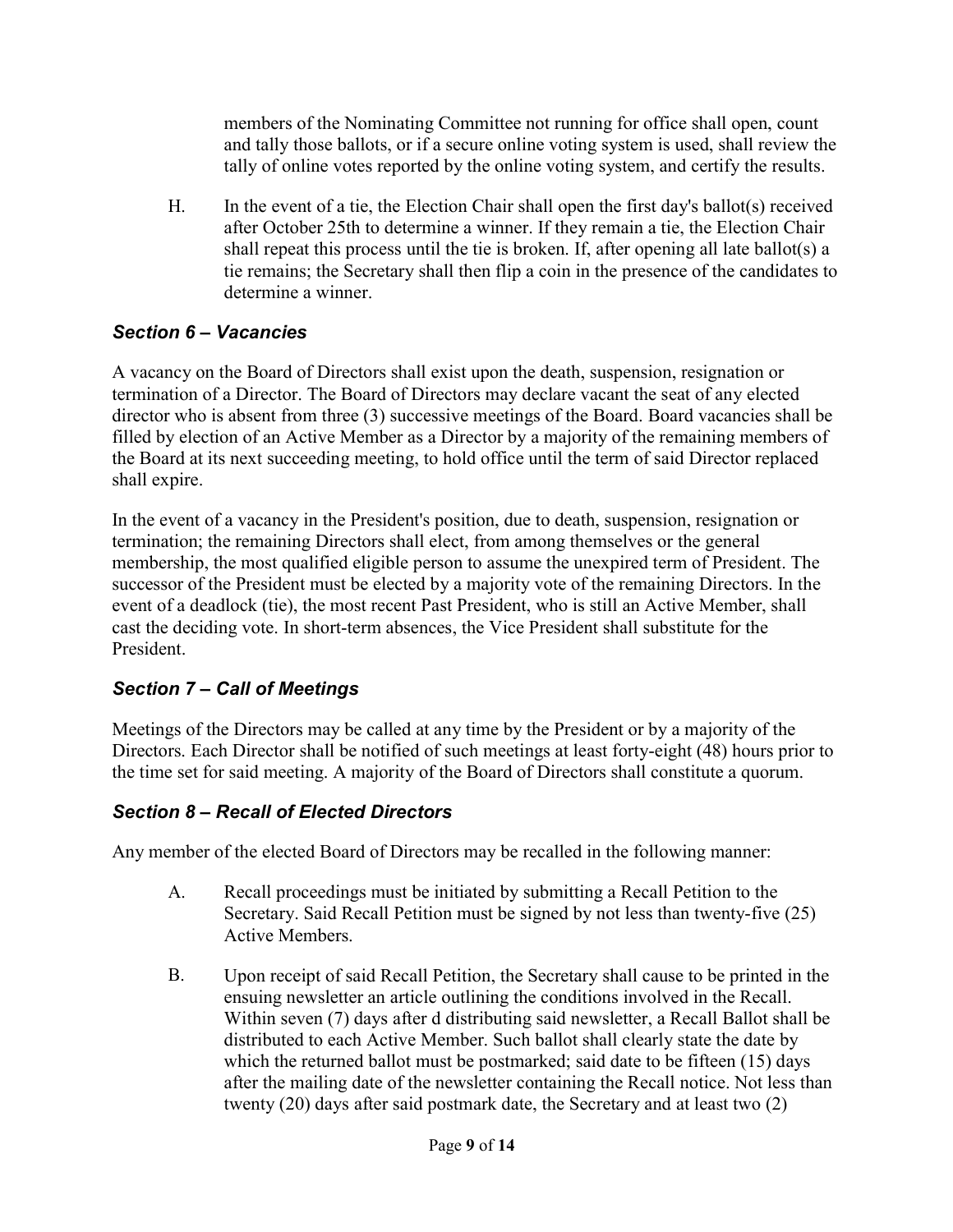Active members appointed by the President shall open, count, and tally all ballots, and certify the results.

C. As soon as the count has been made, the Secretary shall notify the President of the results. A Director will be recalled by a two-thirds (2/3) majority of the ballots cast. The results shall be read into the minutes of the next meeting of the Board of Directors and published in the ensuing newsletter.

#### Section 9 – Continuity

The Board of Directors shall be charged with the responsibility for arranging the events to be conducted through the month of March of the year following the expiration of any Board Members term.

## Article VII: Directors' Positions and Duties

## Section 1 – Officers and Board Members

- A. President. The President shall be chief executive officer and shall preside at meetings of Diablo.
- B. Vice President. The Vice President shall accept the responsibilities of the President in the President's absence, and any other duties as assigned.
- C. Secretary. The Secretary shall keep minutes of all business meetings of Diablo and shall also discharge such other duties as may be authorized by the Board. In the absence of the Secretary, the president shall appoint a Secretary pro tem.
- D. Treasurer. The Treasurer shall have responsibility for all monies, debts, obligations and assets belonging to Diablo. The Treasurer shall cause all monies of Diablo to be deposited to Diablo's accounts in a bank or banks insured by the Federal Deposit Insurance Corporation. The Treasurer shall have direct control over, and supervision of, all Diablo assets and of all payments of Diablo debts and obligations. The Treasurer shall ensure strict compliance with these Bylaws in all matters pertaining to the financial affairs of Diablo. The Treasurer shall also give a full and correct report on the financial status of Diablo at any meeting of the Board of Directors. The Treasurer shall cause to be maintained double-entry books of account which shall properly reflect the true and correct financial status of all receipts, disbursements, balances, assets and liabilities of Diablo. All checks or other orders for the payment of monies in the name of Diablo shall be signed by the Treasurer or by such other person(s) as designated by Board of Directors, and who is (are) overseen by the Treasurer. The Treasurer shall submit the Treasurer's books of account and records to a certified public accountant, at Club expense, monthly and at the close of the fiscal year. The Board will specify a minimum of one additional Board member's name other than the treasurer as signature authority on Diablo's accounts.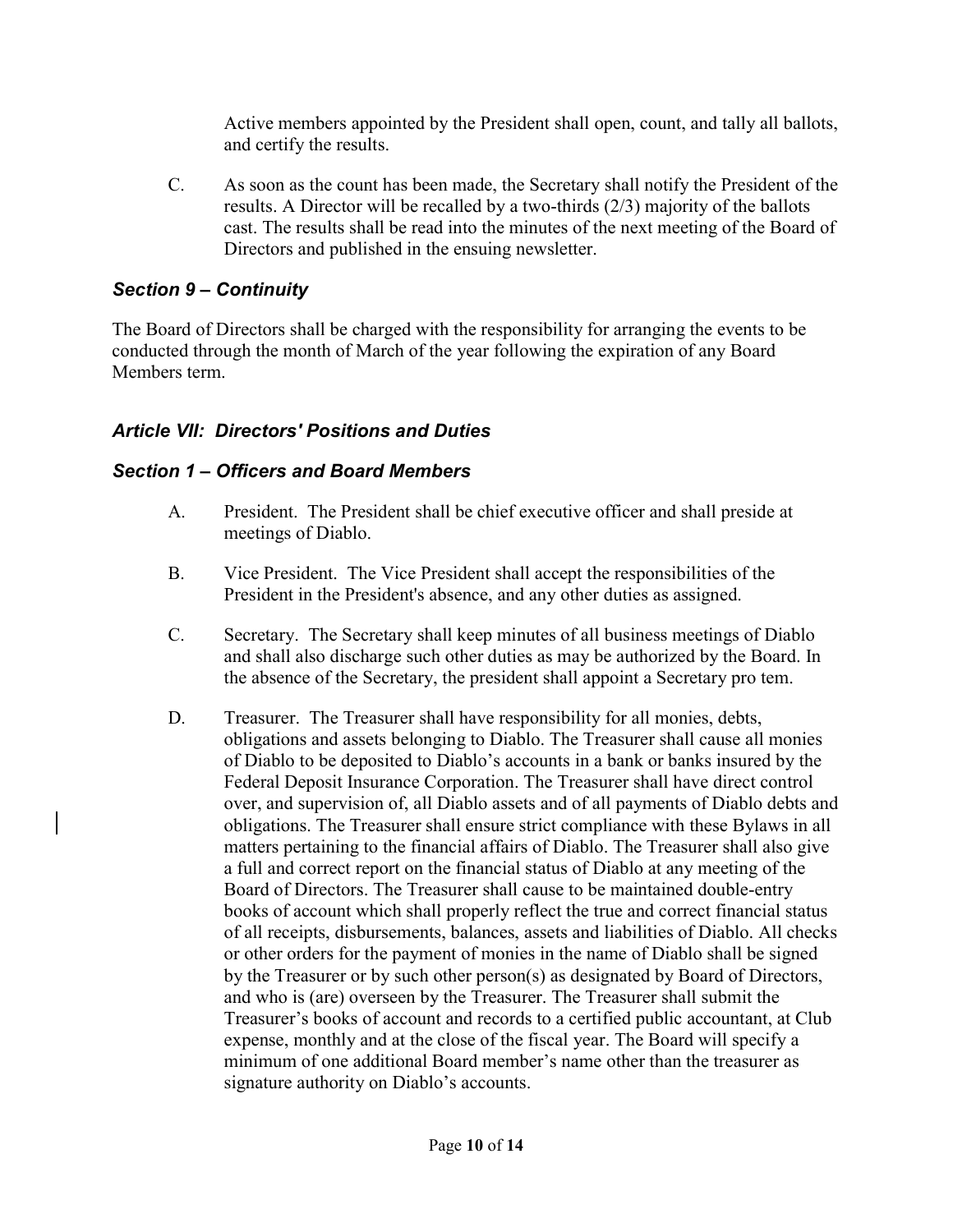E. At least one (1) Director shall serve as Director-at-Large.

## Section 2 – Non-Voting Directors

The Board of Directors may also include the following Non-Voting Directors:

- A. An immediate Past President who continues as an Active Member of Diablo shall be invited and encouraged to continue in an advisory capacity in the year(s) following his or her term(s) until succeeded.
- B. The current Newsletter Editor of Diablo.

#### Article VIII: Special Committees

## Section 1 – Appointments

There may be as many Special Committees appointed by the Board of Directors as required to carry out the activities and objectives of Diablo. Any member(s) of Diablo may be appointed a chairperson of a Special Committee by any Director, subject to approval by the entire Board of Directors, to serve at the discretion of the Board.

## Article IX: Club Property

## Section 1 – Acquisition of Property

Diablo may maintain and acquire such property for use in its Club functions as it deems necessary, upon approval of the Board of Directors.

## Section 2 – Use and Disposal of Property

Such property shall remain the property of Diablo and may only be used and properly disposed of with the prior authorization of the Board of Directors.

## Article X: Obligations and Indebtedness

## Section 1 – Authority to Incur Obligations and Indebtedness

Only the Board of Directors or persons authorized by the Board to act on behalf of Diablo shall incur any obligation or indebtedness in the name of Diablo. Authority to incur obligation or indebtedness beyond the elected officers of Diablo will be in writing, limited to specified persons, for a set time frame, and for a specified maximum amount of funds to be obligated.

Contracting authority cannot obligate Diablo, until contracts are approved by a majority vote of the Board, and payment is authorized or made by the Treasurer. All obligations or indebtedness incurred in accordance with the provisions of these Bylaws shall be incurred solely as corporate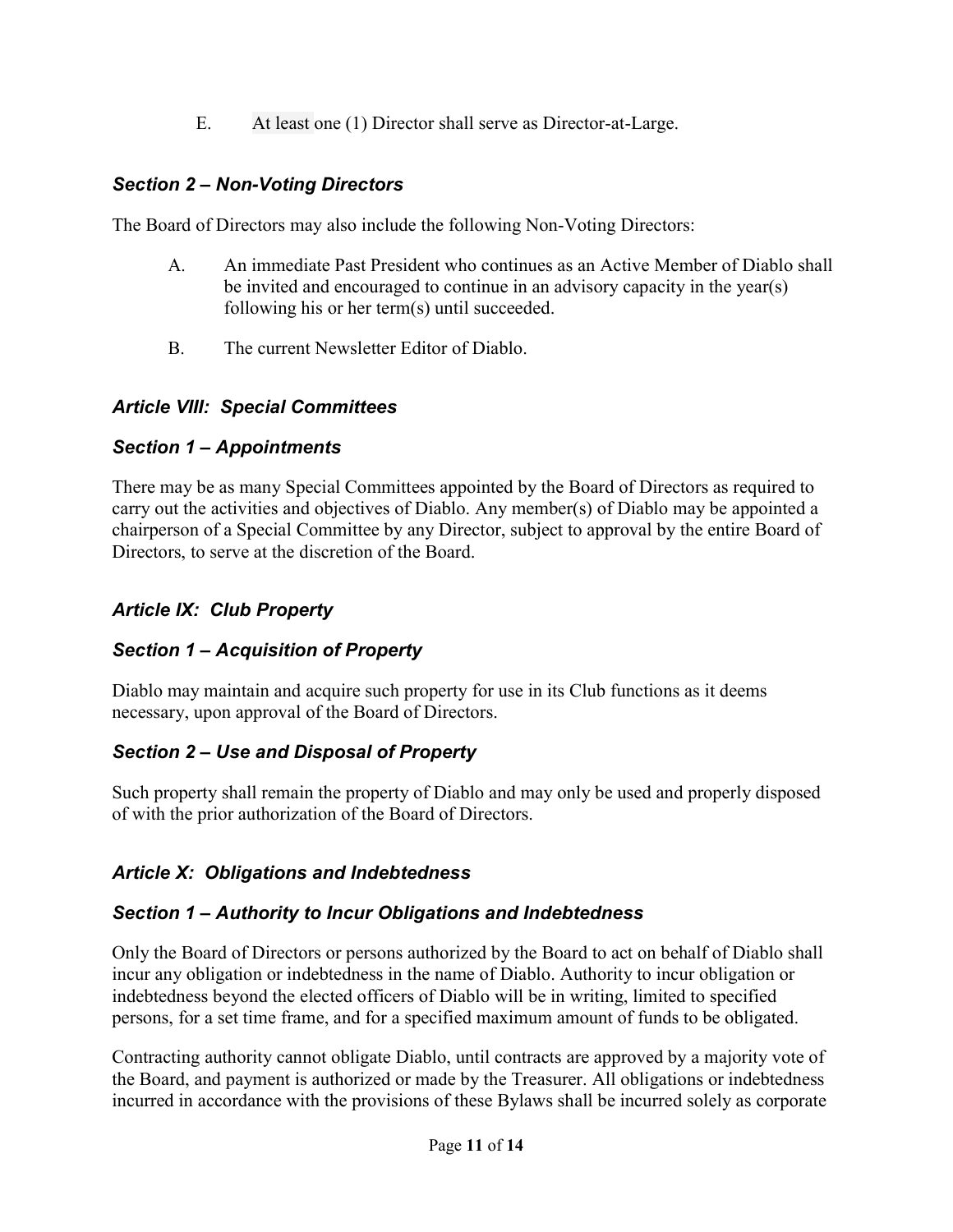obligations. No personal liability whatever shall attach to or be incurred by any member or Director of Diablo by reason of any such corporate obligation or liability.

No Director or any other person authorized by the Board of Directors to act on behalf of Diablo shall incur any obligation or indebtedness in the name of Diablo in excess of \$100.00 per event without prior approval of a majority of the Board of Directors, except for the following purposes:

- A. Production and distribution expenses of the Regional Newsletter.
- B. Stationery and postage for ordinary administrative use.
- C. Other appropriate purposes determined by the Board to be for the benefit of Diablo.

## Section 2 – Unauthorized Obligations

No Director or person authorized to act on behalf of Diablo shall incur any obligation or indebtedness in the name of Diablo which is not for the general benefit of the membership of Diablo, nor shall the Board of Directors approve the incurring of any such obligation or indebtedness.

The incurring of any obligation or indebtedness in the name of Diablo by any elected Officer or member in contravention of these Bylaws shall be deemed beyond the authority of that individual. The person or persons responsible for such act or acts shall be personally liable, individually and collectively, to Diablo in an amount equal to the obligations or indebtedness which Diablo may be required to pay.

# Section 3 – Financial Oversight

The Board, Committee Chairs, Special Appointees, or individual members as applicable shall prepare and submit budgets for all DE, Tour, and Social Events to the Treasurer for collective review and approval by the Board.

The Treasurer shall submit and the Board shall internally review monthly reports on Diablo's finances.

The Treasurer shall give a full and correct report on the financial status of Diablo at any meeting of the Board of Directors.

The Treasurer shall submit Diablo's financial records for compilation to an independent certified public accountant, at the Club's expense, monthly and at the close of the fiscal year. The results of these compilations shall be reported by the Treasurer to the Board of Directors.

If Diablo's annual expenses exceed revenues by more than 5%, the Treasurer shall report the reasons for the difference to the Board and the Board shall take corrective action as appropriate.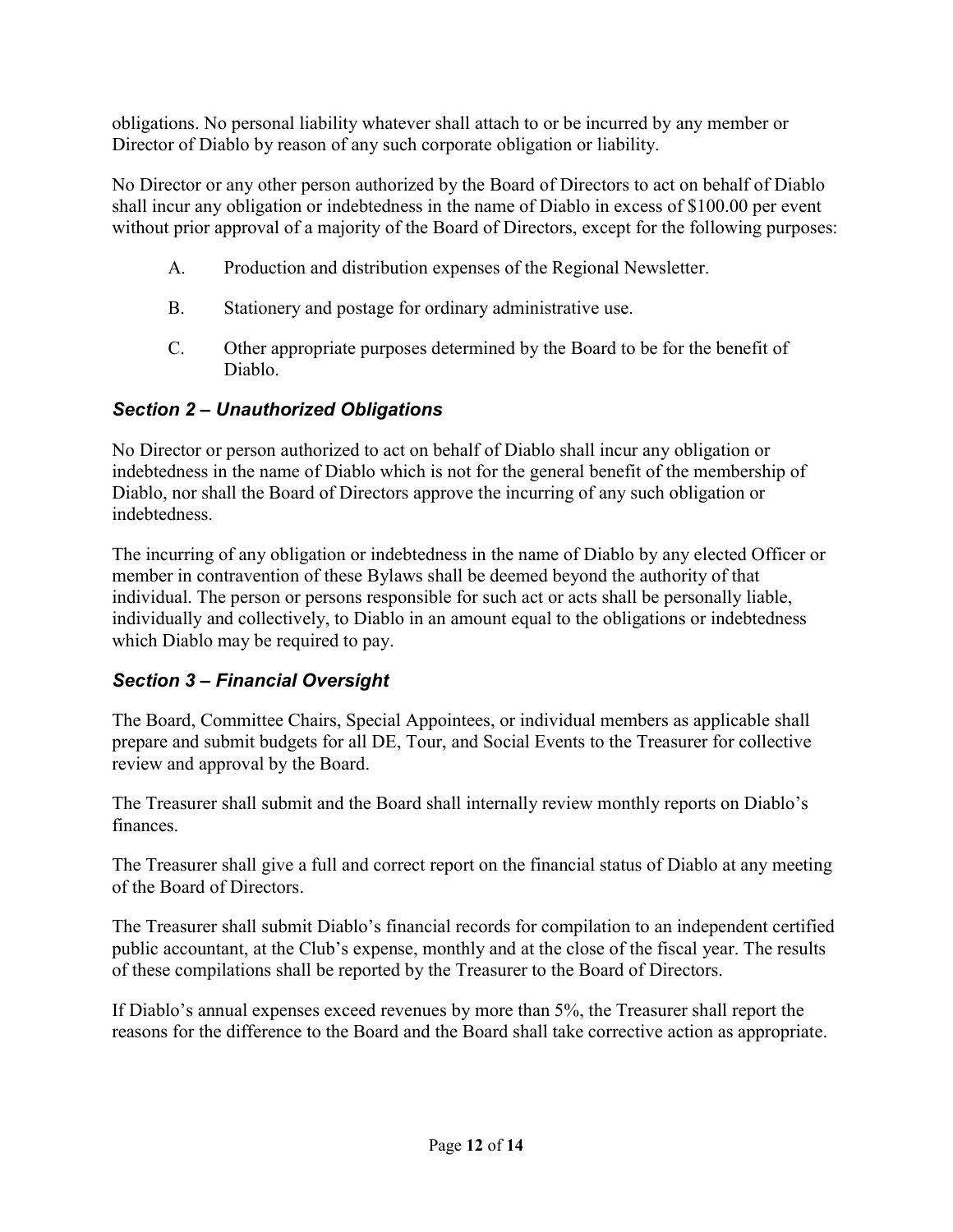Diablo shall protect itself with either insurance or bonding to cover malfeasance by the elected officers, and any individual empowered to sign checks in the name of Diablo.

## Article XI: Fiscal Year

Diablo's fiscal year shall be the calendar year.

## Article XII: Regional Newsletter

## Section 1 – Guidelines

The newsletter shall be published as directed by the Board.

## Section 2 – Format and Expenses

The format of Diablo's newsletter shall be the responsibility of the editorial staff of the newsletter with the advice and consultation of the Board.

Expenses incurred by the editorial staff in the production of the newsletter shall be paid from Diablo's treasury with approval by the Board.

Unusual or non-routine expenses incurred in the production of Diablo's newsletter must be approved in advance by the Board.

# Article XIII: Amendments to Bylaws

# Section 1 – Proposed Amendment

Proposals to change the Bylaws of Diablo may be made at any time upon either the recommendation by not less than four (4) members of the Board of Directors or by a written petition signed by at least three percent (3%) of the Active Members (or at least ten members, whichever is greater). The Secretary, as directed by the Board, shall prepare the suggested amendment(s) in such manner as appropriate for inclusion into these Bylaws. Proposed amendments may be put to the vote of the membership only in October in conjunction with the election of the Board of Directors, unless the proposed amendment(s) is deemed by the Board of Directors to be of an emergency nature.

# Section 2 – Approval of Proposed Amendments

- A. The proposed amendment(s) shall be published, and the Members notified of their availability.
- B. The notice shall contain a ballot, or instructions for accessing a secure online voting system which will present a ballot.
	- I. The ballot shall clearly state the date by which the returned ballot must be